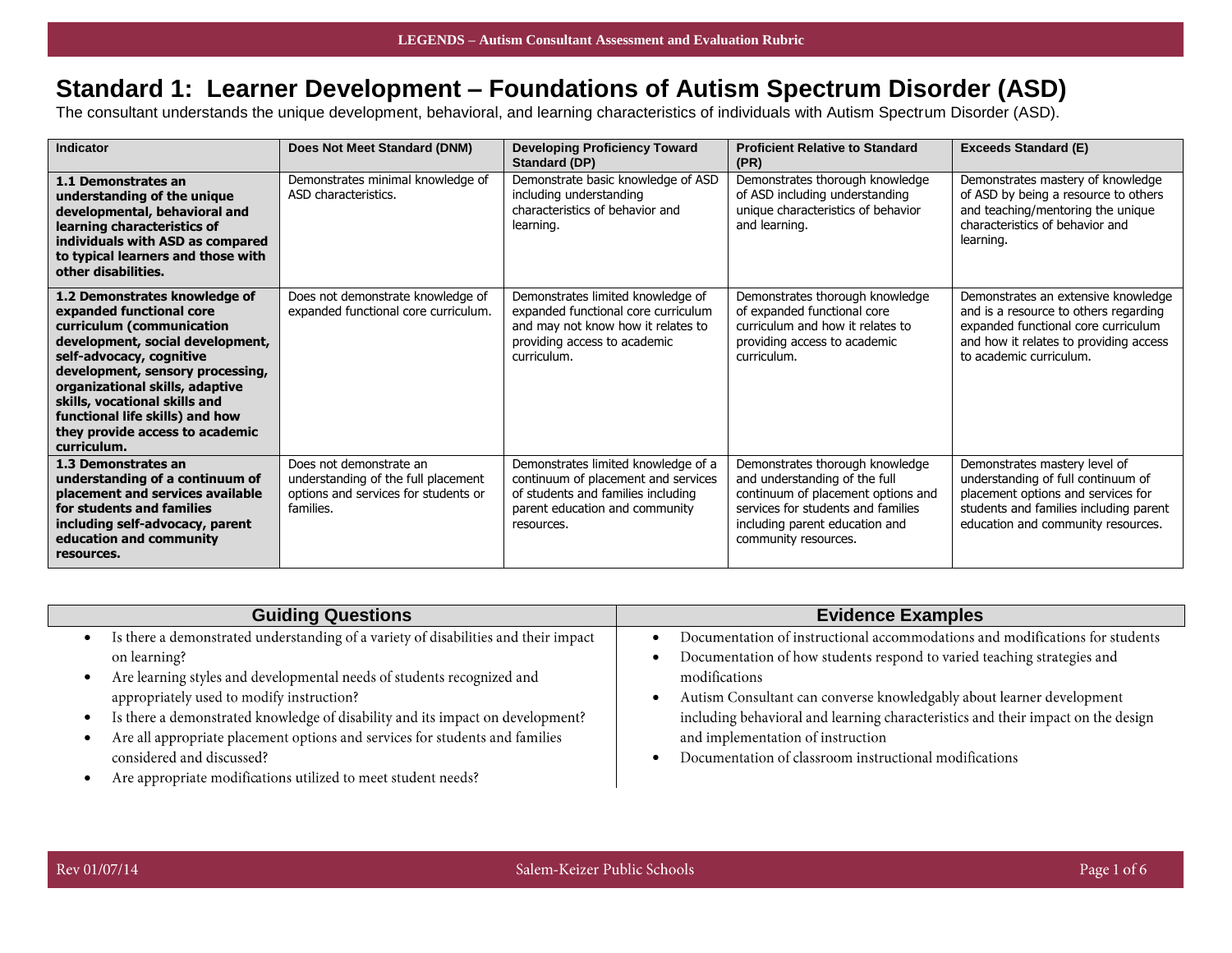#### **Standard 2: Evaluation**

The consultant demonstrates an understanding of ASD assessments to determine appropriate service needs.

| <b>Indicator</b>                                                                                                                                                    | <b>Does Not Meet Standard</b><br>(DNM)                                                                                             | <b>Developing Proficiency</b><br><b>Toward Standard (DP)</b>                                                                                   | <b>Proficient Relative to</b><br><b>Standard (PR)</b>                                                                                                                        | <b>Exceeds Standard (E)</b>                                                                                                                                                                   |
|---------------------------------------------------------------------------------------------------------------------------------------------------------------------|------------------------------------------------------------------------------------------------------------------------------------|------------------------------------------------------------------------------------------------------------------------------------------------|------------------------------------------------------------------------------------------------------------------------------------------------------------------------------|-----------------------------------------------------------------------------------------------------------------------------------------------------------------------------------------------|
| 2.1 Selects and uses<br>information from<br>assessment tools and<br>methods to determine<br>learner's current level of<br>function.                                 | Does not select or use<br>appropriate assessment tools<br>and methods to determine<br>learner's current levels of<br>function.     | With assistance from<br>colleagues, selects available<br>assessment tools and methods<br>to determine learner's current<br>levels of function. | Selects and skillfully uses<br>relevant information from<br>assessment tools and methods<br>to determine learner's current<br>levels of function.                            | Knowledgeable about a wide<br>variety of assessment tools and<br>serves as a resource to<br>colleagues on assessment tool<br>selection and use.                                               |
| 2.2 Interprets, summarizes<br>and reports assessment<br>results in order to<br>collaborate with teams to<br>develop appropriate<br>programmatic<br>recommendations. | Vague and/or incomplete<br>summarization of assessment<br>results; rarely develops<br>appropriate programmatic<br>recommendations. | Occasionally summarizes and<br>reports assessment results to<br>develop programmatic<br>recommendations.                                       | Consistently interprets,<br>summarizes and reports<br>assessment results in order to<br>collaborate with teams to<br>develop appropriate<br>programmatic<br>recommendations. | Thoroughly understands and<br>explains assessment results in<br>order to collaborate with teams<br>to develop appropriate<br>programmatic recommendations<br>and is a resource to colleagues. |

| <b>Guiding Questions</b>                                                                                                                                                                                                                                                                                                                                         | <b>Evidence Examples</b>                                                                                                                                                                                                                                                                                                                             |
|------------------------------------------------------------------------------------------------------------------------------------------------------------------------------------------------------------------------------------------------------------------------------------------------------------------------------------------------------------------|------------------------------------------------------------------------------------------------------------------------------------------------------------------------------------------------------------------------------------------------------------------------------------------------------------------------------------------------------|
| Is there evidence of data collected and used to determine learner's current<br>developmental level?<br>Is the information communicated in a way that promotes audience understanding?<br>Is assessment data reviewed, both individually and in collaboration with others<br>(such as IEP teams, instructional team, or PLC) to differentiate future instruction? | Review of evaluation reports<br>Documentation of modifications and/or accommodations individualized to student<br>needs<br>Differentiation in analysis of student assessment performance with consideration of<br>special needs of students<br>Meetings with IEP teams to discuss educational impact, IEP goals, modifications<br>and accommodations |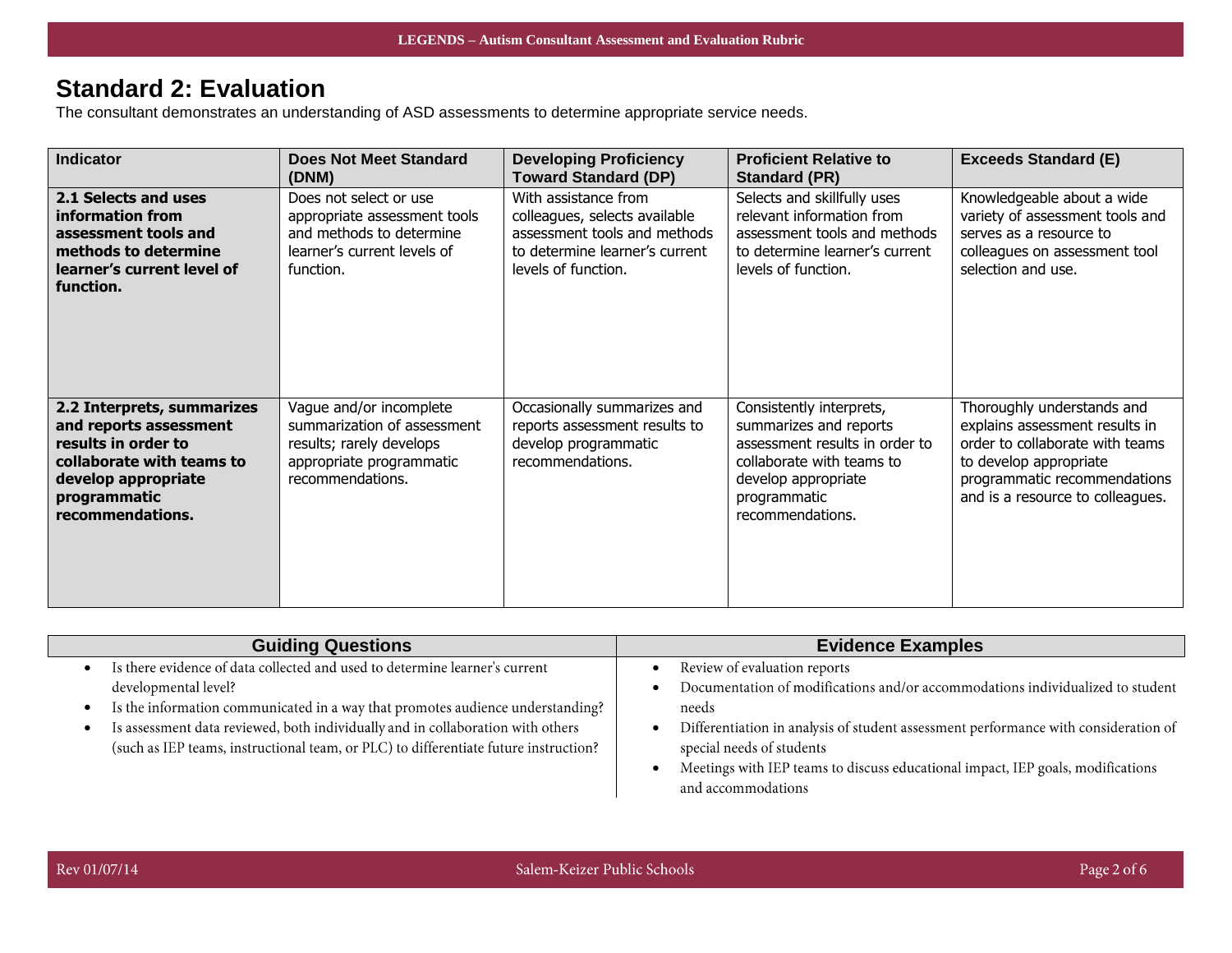# **Standard 3: Program Development and Implementation**

The consultant uses a variety of intervention strategies to expand functional core curriculum to meet the needs of individual learners with ASD.

| Indicator                                                                                                                                                                                                             | Does Not Meet Standard (DNM)                                                                              | <b>Developing Proficiency</b><br><b>Toward Standard (DP)</b>                                                                                 | <b>Proficient Relative to Standard</b><br>(PR)                                                                                                                                                                 | <b>Exceeds Standard (E)</b>                                                                                                                                                                                                          |
|-----------------------------------------------------------------------------------------------------------------------------------------------------------------------------------------------------------------------|-----------------------------------------------------------------------------------------------------------|----------------------------------------------------------------------------------------------------------------------------------------------|----------------------------------------------------------------------------------------------------------------------------------------------------------------------------------------------------------------|--------------------------------------------------------------------------------------------------------------------------------------------------------------------------------------------------------------------------------------|
| 3.1 Designs, facilitates and<br>monitors intervention<br>strategies appropriate for<br>both age and skill level of the<br>student.                                                                                    | Does not create/provide<br>intervention strategies based on<br>the age and skill level of the<br>student. | With assistance from colleagues<br>creates/provides intervention<br>strategies based on the age and<br>skill level of the student.           | Creates/provides effective<br>intervention strategies using<br>multiple sources, based on the<br>age and skill level of the student.                                                                           | Teaches others how to<br>create/provide effective<br>intervention strategies using<br>multiple sources, based on the<br>age and skill level of the student.                                                                          |
| 3.2 Applies the principles of<br>research based interventions<br>to teach identified skills<br>across settings.                                                                                                       | Demonstrates limited knowledge<br>of research based interventions.                                        | Demonstrates partial knowledge<br>and application of research<br>based interventions to teach<br>identified skills across settings.          | Applies the principles of research<br>based interventions to teach<br>identified skills across settings.                                                                                                       | Demonstrates thorough<br>knowledge and teaches others<br>how to consistently apply research<br>based interventions to teach<br>identified skills across settings.                                                                    |
| 3.3 Trains, models, and<br>coaches adult learners<br>including instructional<br>assistants, teachers,<br>administrators and parents to<br>implement the appropriate<br>research based instructional<br>interventions. | Ineffectively trains adult learners<br>to implement instructional<br>interventions.                       | Occasionally trains, models, and<br>coaches adult learners to<br>implement instructional<br>interventions.                                   | Routinely trains, models and<br>coaches adult learners to<br>implement the appropriate<br>research based instructional<br>interventions.                                                                       | Has extensive knowledge and is a<br>trainer of trainers on how to<br>implement appropriate research<br>based instructional interventions.                                                                                            |
| 3.4 Collaboratively plans and<br>supports transitions during<br>the student's educational<br>career (K-21).                                                                                                           | Has limited knowledge and<br>makes ineffective<br>recommendations to support<br>transition.               | Has knowledge and makes<br>recommendations to support<br>transition appropriate to where<br>the student is in his/her<br>educational career. | Has thorough knowledge and<br>makes appropriate<br>recommendations based on<br>student needs to collaboratively<br>support transition appropriate to<br>where the student is in his/her<br>educational career. | Provides extensive knowledge<br>and makes pro-active/student-<br>centered recommendations based<br>on student need to collaboratively<br>support transition appropriate to<br>where the student is in his/her<br>educational career. |

| <b>Guiding Questions</b>                                                              | <b>Evidence Examples</b>                                   |
|---------------------------------------------------------------------------------------|------------------------------------------------------------|
| Are intervention strategies appropriate for the student's developmental and skill     | Review of classroom behavioral and functional routine data |
| level?                                                                                | Contact log                                                |
| Are research based interventions implemented in a variety of settings?                | Anecdotal description of trainings                         |
| Are trainings in appropriate instructional based interventions routinely offered?     | Transition meeting attendance                              |
| Is there follow up training offered to adult learners for maintenance of skill level? | IEP meeting minutes                                        |
| Are recommendations for transitions appropriate for student needs?                    |                                                            |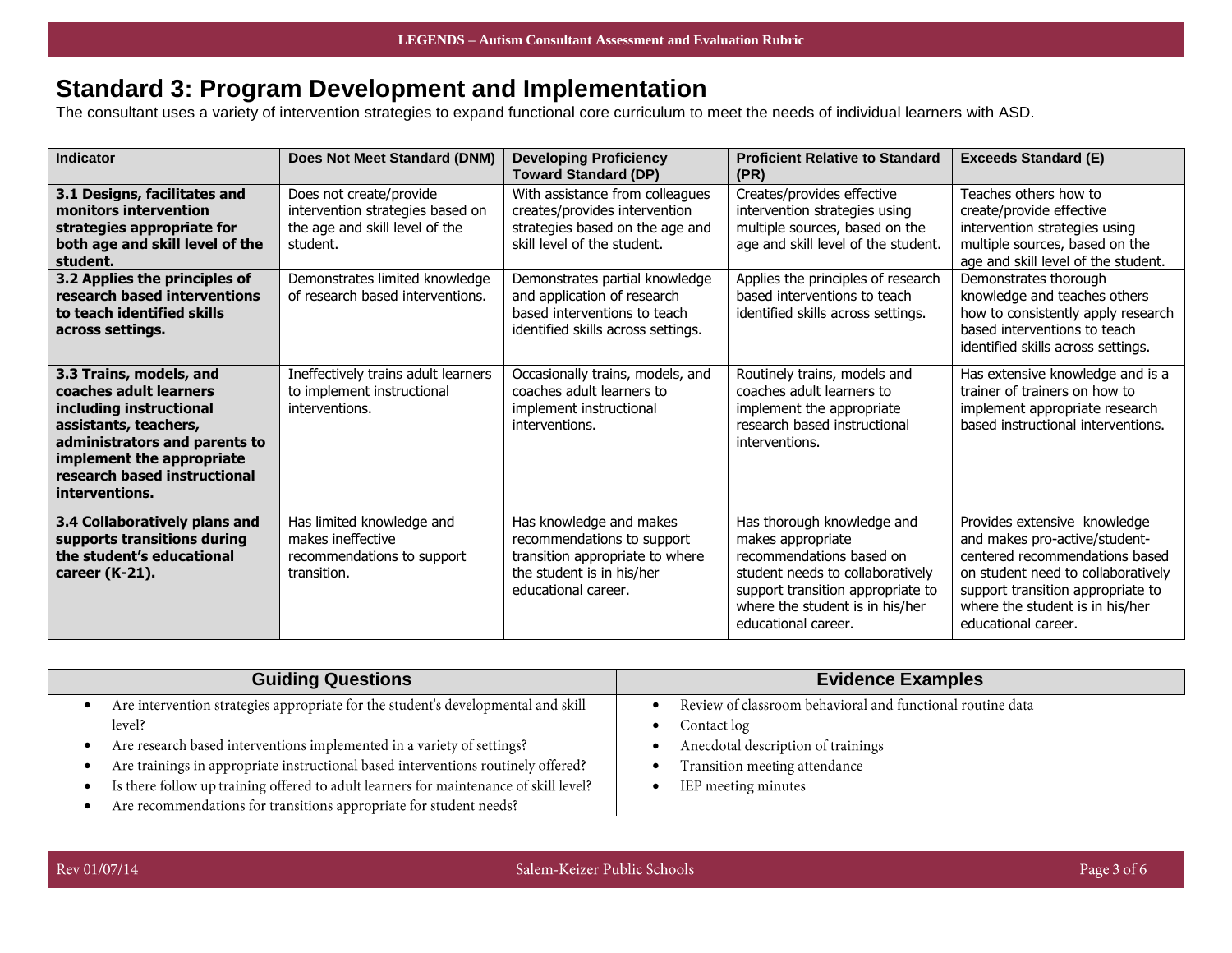# **Standard 4: Communication**

The consultant communicates relevant program information to various stakeholders.

| <b>Indicator</b>                                                                                                                                                                 | <b>Does Not Meet Standard</b><br>(DNM)                                                               | <b>Developing Proficiency</b><br><b>Toward Standard (DP)</b>                                                                                       | <b>Proficient Relative to</b><br><b>Standard (PR)</b>                                                                                      | <b>Exceeds Standard (E)</b>                                                                                                                                           |
|----------------------------------------------------------------------------------------------------------------------------------------------------------------------------------|------------------------------------------------------------------------------------------------------|----------------------------------------------------------------------------------------------------------------------------------------------------|--------------------------------------------------------------------------------------------------------------------------------------------|-----------------------------------------------------------------------------------------------------------------------------------------------------------------------|
| 4.1 Communicates program<br>information to district staff,<br>parents and community with<br>regards to school and family<br>culture, prior knowledge and<br>available resources. | Does not communicate<br>program information to district<br>staff, parents and/or<br>community.       | While not always effective,<br>communicates program<br>information to district staff,<br>parents and community.                                    | Effectively communicates<br>program information to district<br>staff, parents and community.                                               | Creatively communicates<br>program information to district<br>staff, parents and community in<br>a variety of methods and<br>formats.                                 |
| 4.2 Engages families and<br>community members as<br>partners in the educational<br>process.                                                                                      | Does not engage families and<br>community members.                                                   | Uses limited methods for<br>engaging families and<br>community members in the<br>educational process.                                              | Uses a variety of methods to<br>regularly engage students,<br>families and community<br>members as partners in the<br>educational process. | Is a resource to colleagues in<br>providing proactive ways to<br>engage students, families and<br>community members as partners<br>in the educational process.        |
| 4.3 Establishes and<br>maintains positive<br>collaborative relationships<br>with families and school<br>teams.                                                                   | Does not collaborate to<br>establish or maintain<br>relationships with families and<br>school teams. | While not always consistent,<br>attempts to collaboratively<br>establish and maintain positive<br>relationships with families and<br>school teams. | Collaborates consistently and<br>effectively to establish and<br>maintain positive relationships<br>with families and school teams.        | Establishes a leadership role in<br>the collaboration among teams<br>both inside and outside the<br>school.                                                           |
| <b>4.4 Communicates</b><br>information critical to<br>decision making while<br>maintaining confidentiality.                                                                      | Rarely provides accurate or<br>timely information, and/or does<br>not maintain confidentiality.      | Sometimes provides complete,<br>accurate, and timely<br>information to others for<br>decision-making while<br>maintaining confidentiality.         | Provides complete, accurate,<br>and timely information to<br>others for decision-making and<br>maintains confidentiality.                  | Demonstrates leadership by<br>facilitating and informing others<br>of accurate and necessary<br>information for decision-making<br>while maintaining confidentiality. |

| <b>Guiding Questions</b>                                                         | <b>Evidence Examples</b>                                            |
|----------------------------------------------------------------------------------|---------------------------------------------------------------------|
| Is the Autism Consultant communicating with district staff, parents and          | Documentation of communication with families and other team members |
| community as needed?                                                             | Meeting agendas                                                     |
| Does the Autism Consultant use a variety of methods to communicate with district | Active participation in team, school and other meetings             |
| staff, parents and community?                                                    | Provide handouts from trainings                                     |
| Given the school and family culture, does the Autism Consultant tailor their     | Transition plans                                                    |
| recommendations based on individual needs?                                       |                                                                     |
| Is confidentiality kept in a professional manner?                                |                                                                     |
| Is there evidence of positive collaborative work with team members?              |                                                                     |
| Is information critical to decision making clear and accurate?                   |                                                                     |
| Does the consultant's communication include all necessary team members?          |                                                                     |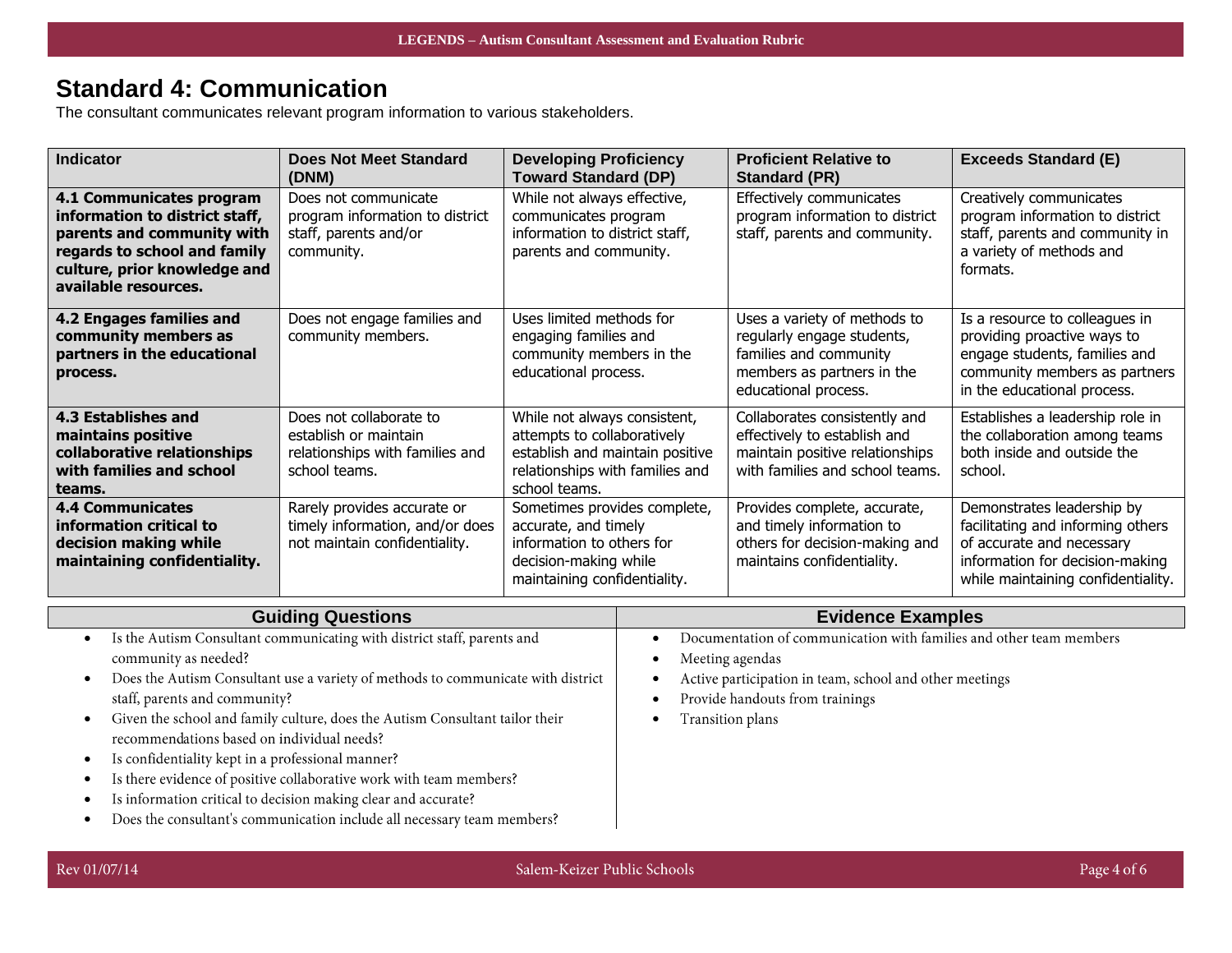### **Standard 5: Leadership and Collaboration**

The consultant seeks appropriate leadership roles and opportunities to collaborate with learners, families, colleagues, other school professionals, and community members to ensure learner growth.

| <b>Indicator</b>                                                                                                                                       | <b>Does Not Meet Standard</b><br>(DNM)                                                                                   | <b>Developing Proficiency</b><br><b>Toward Standard (DP)</b>                                                                       | <b>Proficient Relative to</b><br><b>Standard (PR)</b>                                                                                      | <b>Exceeds Standard (E)</b>                                                                                                                                                                      |
|--------------------------------------------------------------------------------------------------------------------------------------------------------|--------------------------------------------------------------------------------------------------------------------------|------------------------------------------------------------------------------------------------------------------------------------|--------------------------------------------------------------------------------------------------------------------------------------------|--------------------------------------------------------------------------------------------------------------------------------------------------------------------------------------------------|
| 5.1 Takes an active role on a<br>variety of building and<br>district teams.                                                                            | Rarely engages in meetings<br>and activities designed to plan<br>curriculum, coordinate<br>resources and solve problems. | Sometimes engages in<br>meetings and activities<br>designed to plan curriculum,<br>coordinate resources and solve<br>problems.     | Engages in meetings and<br>activities designed to plan<br>curriculum, coordinate<br>resources and solve problems.                          | Initiates opportunities for staff<br>collaboration to plan curriculum,<br>coordinate resources and solve<br>problems.                                                                            |
| 5.2 Works collaboratively<br>with educators, families and<br>related service providers to<br>support learner<br>development and<br>educational access. | Rarely invites interactive<br>communication to support<br>learner development and<br>educational access.                 | Sometimes invites interactive<br>communication. Shares<br>information to support learner<br>development and educational<br>access. | Invites interactive<br>communication to support<br>learner development and<br>educational access.                                          | Uses interactive communication<br>to foster a culture in which<br>students and/or families know<br>how to advocate for and<br>articulate their learning needs in<br>order to improve achievement |
| 5.3 Responds to a variety of<br>district-wide needs; such as<br>requests for information,<br>support, and crisis<br>management in a timely<br>manner.  | Does not collaborate with<br>supervisor, staff and parents to<br>exchange information.                                   | Inconsistently collaborates and<br>coordinates schedules with<br>supervisor, staff and parents to<br>exchange information.         | Actively collaborates and<br>coordinates schedules with<br>supervisor, staff and parents to<br>exchange information in a<br>timely manner. | Proactively collaborates to<br>address current needs and to<br>anticipate future program needs.                                                                                                  |

| <b>Guiding Questions</b>                                                       | <b>Evidence Examples</b>                                                   |
|--------------------------------------------------------------------------------|----------------------------------------------------------------------------|
| Is there evidence of communication establishing a working relationship with    | Documentation of communication/contact logs                                |
| colleagues?                                                                    | Provide training, training materials and/or arrange guest speakers         |
| Is there evidence of collaborative work with team members?                     | Contact log                                                                |
| Does the Autism Consultant work with related service providers to design,      | Strategies provided are relevant to meet the needs of the team and student |
| implement, and evaluate instructional plans for students with ASD?             | Provides feedback and suggestions                                          |
| Does the Autism Consultant provide consultation and/or support for school      | Modeling best practice or providing staff development                      |
| personnel?                                                                     | Facilitates communication within and between schools                       |
| Are students, families and other community resources encouraged to collaborate |                                                                            |
| and be involved in learner development?                                        |                                                                            |
| Does the Autism Consultant collaborate with the school staff and family to     |                                                                            |
| facilitate student participation in the least restrictive environment?         |                                                                            |